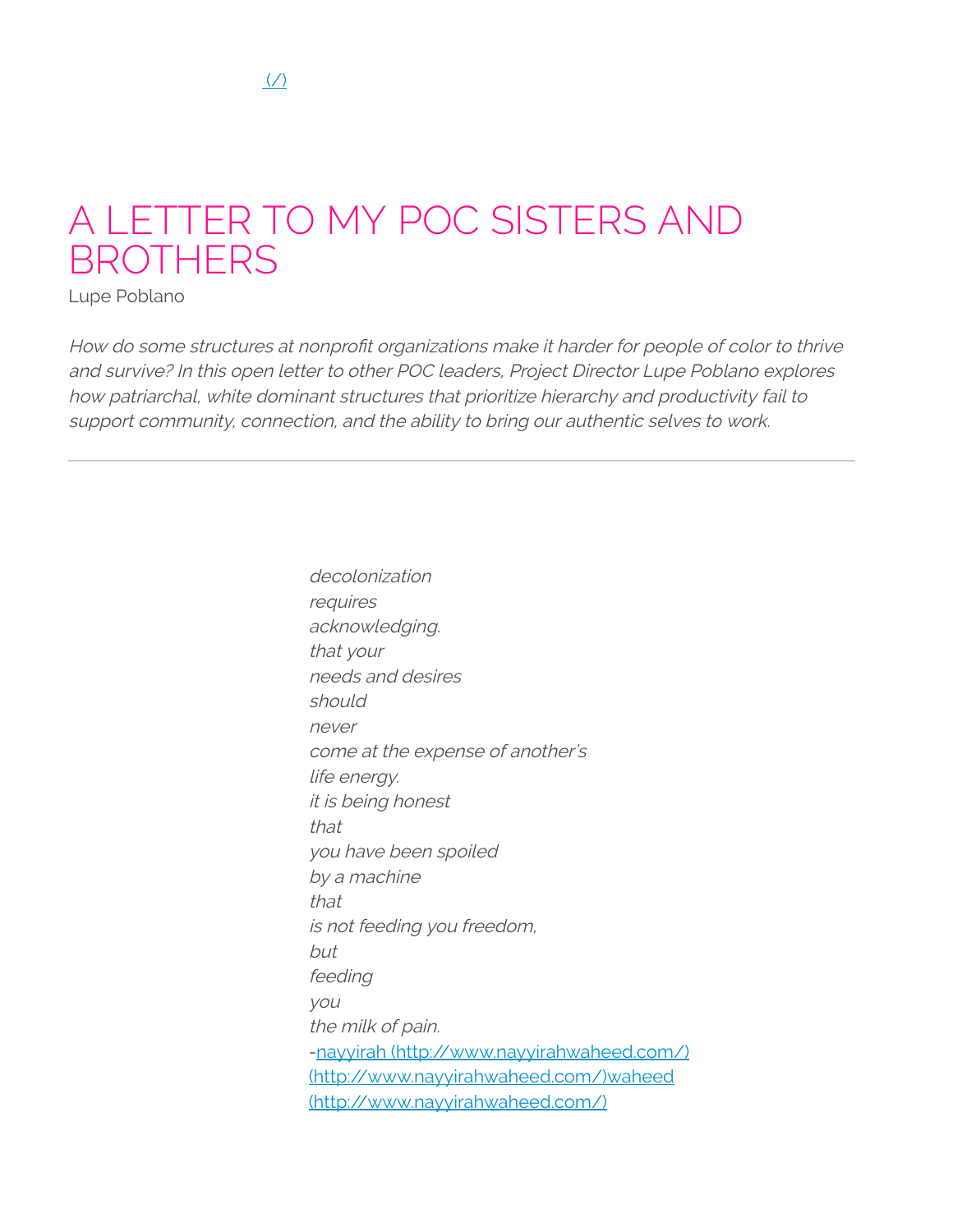Family, have you read this article [\(https://www.gsb.stanford.edu/insights/how-work-stress](https://www.gsb.stanford.edu/insights/how-work-stress-hits-minorities-less-educated-workers-hardest)hits-minorities-less-educated-workers-hardest) about work stress impacting us?

The article is sanitized and whitewashed (pun intended) in that it does not pull the curtain back on what exactly causes our trauma and oppression in the workplace. That said, it does have an underlying point that we as leaders of color in the nonprofit sector cannot overlook. On the surface, it shows how race, gender, and education tie into our workplace health. Not surprisingly, the workplace tends to be a really safe space—physically and psychologically for well-educated, cisgender, white men.

Isn't it interesting how the structures of white supremacy and patriarchy enable this kind of magic to happen?

Conversely, for those of us who are black or brown, API, a woman, or don't have education privilege, we are more likely to die because of workplace stress.

The article correctly identifies significant factors for folks of color that impact workplace stress, such as an employee at a fast food chain having lower wages, little job security, and no job control over their schedule.

In addition to that, there is something else insidious happening to us, leaders of color in the nonprofit sector. People of color (POC), and especially women of color (WOC), know that there are other factors of workplace stress that are literally killing us.

I do have education privilege. I got my masters in organizational development and I've read literally thousands of pages on how organizations should be designed. Almost every single one of those pages was written by a white male. Indirectly, these pages have provided the theory for the hierarchy, structures, policies, and systems many of our racial and gender justice organizations have adopted. Make no mistake: many POC and WOC are having to navigate systems that were not designed for us. They were designed by white people (mostly men), structured by white people (mostly men), for the advancement of white people (mostly men). It doesn't take a magnifying glass to read between the lines and find the link between these systems and white supremacy and patriarchy, and the link between white supremacy and the workplace stress that is killing us. That's some #RealTalk.

The systems of patriarchy and white supremacy have an emphasis on efficiency—on getting things done. Accountabilities and roles don't accurately capture where invisible social power is actually held. The rules of the game are meant to confuse and divert our attention by creating proxy fights. The language and technicalities of these structures are the masters' tools: they give people with power more ammunition to enact administrative and bureaucratic violence against us.

We are asked to compartmentalize our identity, to check our trauma, and question our own corazón wisdom. We are intentionally disconnected from our bodies, spirit, and sexuality. Our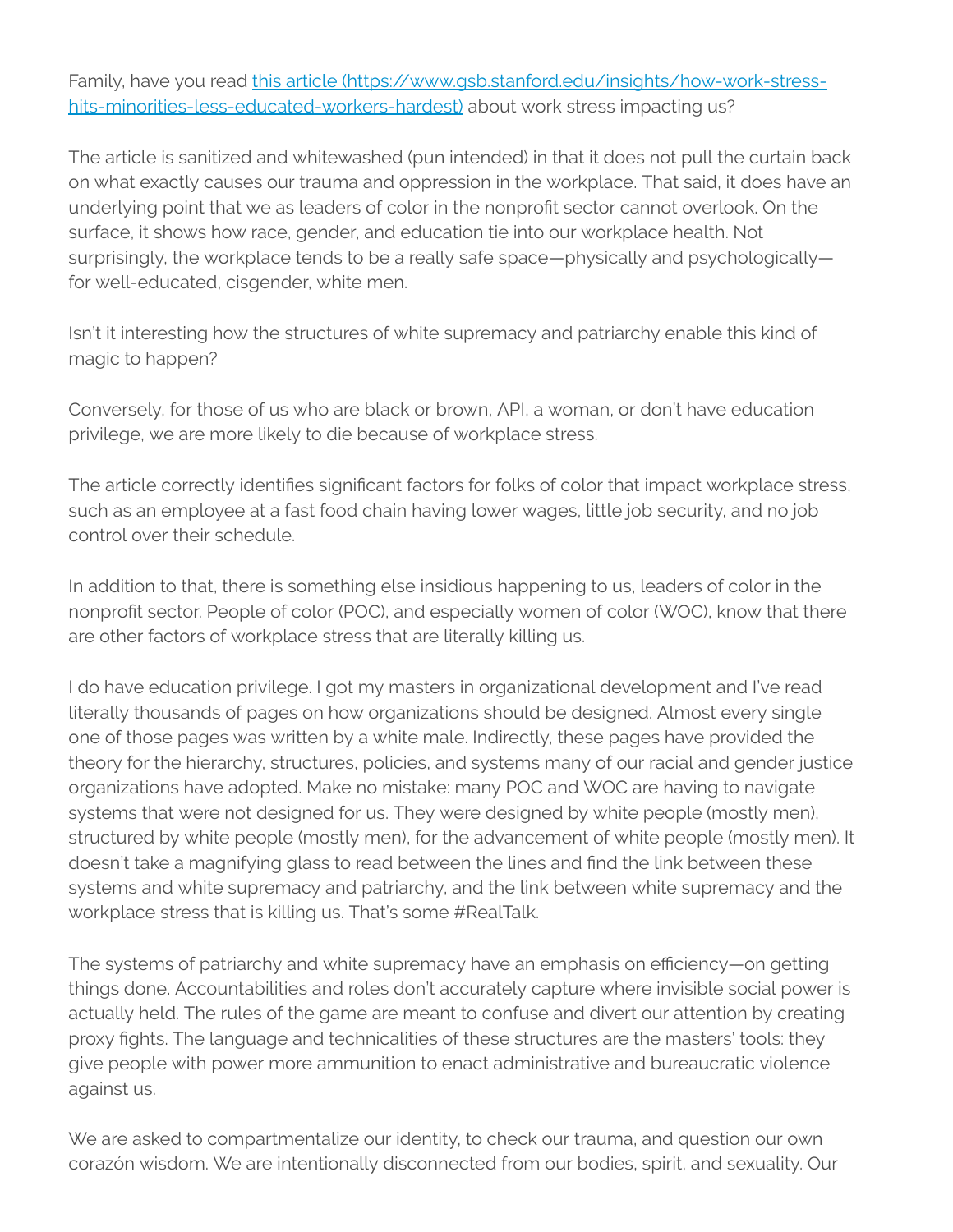gifts are not welcomed or valued. We are reduced and dehumanized. And then we are exploited—our heart and ideas extracted from us while those with the most privilege design the organization and the Board. To survive, we have to justify what we feel in our bones with intellectual frameworks and theories that make white people feel safe.

While the Stanford study is helpful, I don't need them to tell me that the workplace is dangerous for me. As a POC, I know these structures of white supremacy are suffocating me, and will take years off my life. Beyond the statistics of death, POC and WOC hold untold stories of tears, heartache, trauma, pain, and broken dreams.

Let me make something else clear: this is not just a systemic critique of white supremacy and patriarchy in the social justice sector: this is a critique of ourselves, too.

We need to stop having our minds, souls, and spirits colonized by these institutional white male structures. These structures are not only oppressive, they create the conditions for us to internalize oppression and do it to ourselves and each other. If we would not adopt our theories of gender and racial justice from Silicon Valley or Harvard Business School, then why would we adopt their structures? Organizational systems and structures cannot be adopted they can only be created. We, as folks of color, need to create structures and systems that are expressions of our own identity, values, and purpose. Our leadership is beautiful and purposeful. We can create something that makes our leadership come alive. Let's start taking care of ourselves. Let's start taking care of each other.

Since organizational structures cannot be adopted, I am not going to peddle an elaborate solution. What I can offer are ideas. And not ideas of how to make oppressive white supremacy and patriarchy organizational structures more equitable (that is a fool's errand), but ideas of how we can begin to actually create organizations that take care of us, meet our needs, humanize us, and help us organize for power and make the collective change we seek to make.

**Ritual and Ceremony.** We can learn so much wisdom from our ancestors; draw so much strength from their experience; and share so much wealth through their ceremonies. We need to bring our ancestors and their ceremonies back into our organizations. Whether it is Korean drumming, or burning sabio into a copal and turning to the four directions, we lose so much when we pretend our ancestors and their traditions aren't with us in the office. Our ancestral traditions bring connection and community into our workplaces. They humanize and energize us; they connect us to our past, present, and future selves.

**Imagination and inquiry.** Instead of structures that split us up into functional groupings or categorize our work and roles in arbitrary and one-dimensional ways, what if we clustered our organizations around our most urgent and philosophical questions? Grace Lee Boggs was a huge proponent of the dialectical method (http://www.racefiles.com/2016/06/26/a-time-of-hope-and-danger-on-the-101stbirthday-of-grace-lee-boggs/), and knew that it could be used as a tool of for intellectual liberation and structural transformation. When we focus on inquiry first, we give fuel to our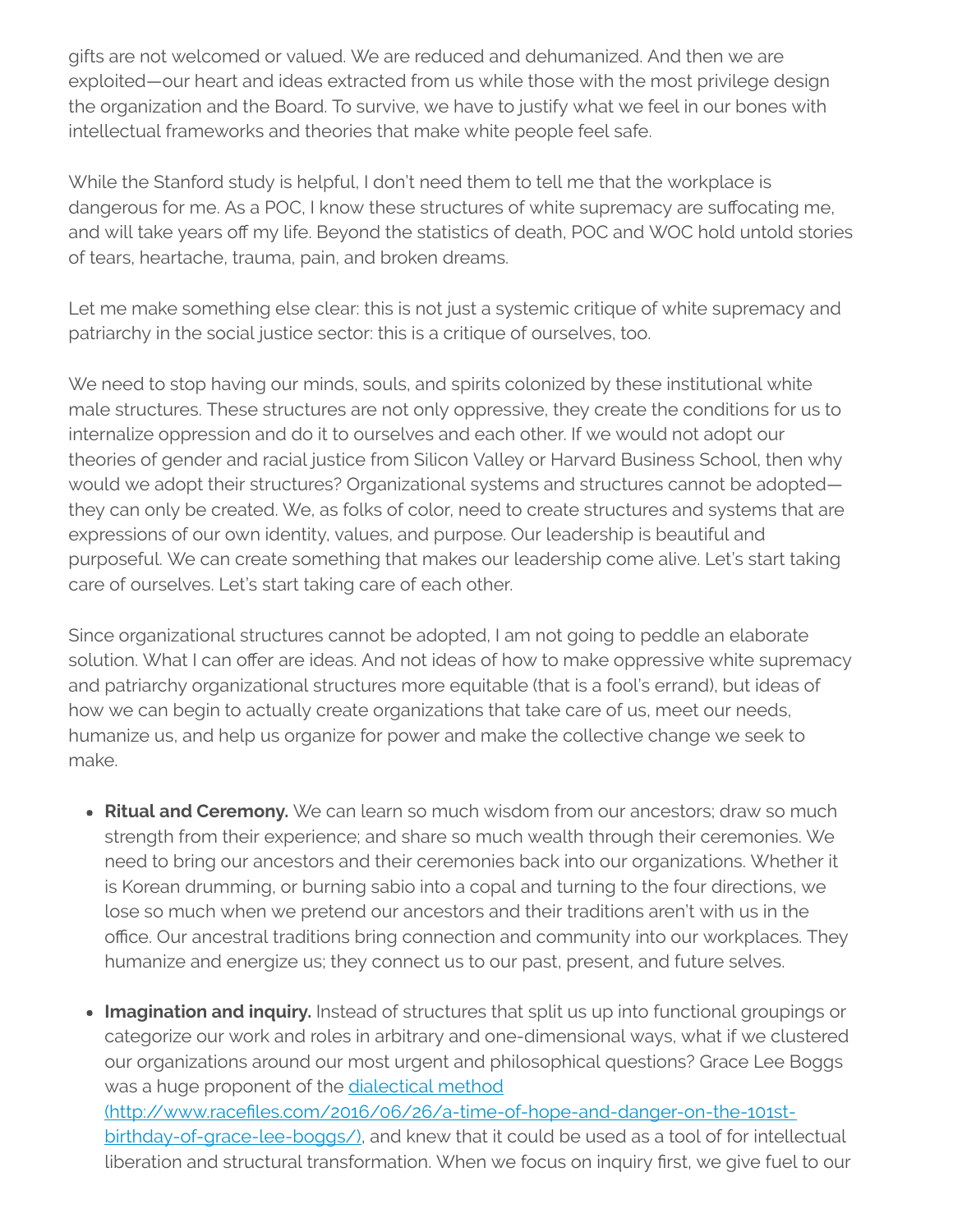critical consciousness and ability to have an analysis of the systems and structures we use. And in addition to that analysis, we can "also unleash the imagination and creative powers of the people to envision and enact an alternative."

**Centering physical practice.** Patriarchy and white supremacy make me feel so disconnected to my body. Norma Wong's 60/40 Stance [\(http://transform.transformativechange.org/2010/09/normawong/\)](http://transform.transformativechange.org/2010/09/normawong/) serves as both a physical embodiment but also a philosophy for approaching our work. It is "a technology with both physical and conceptual or intellectual principles that can be applied to at the individual, organizational, and movement levels." Norma's 10-Step Tai Ji (https://www.youtube.com/playlist? [list=PL0ctk5Ah401mQRkqJlKjb7Ak2dvn31M6A&feature=autoshare-lk\)is](https://www.youtube.com/playlist?list=PL0ctk5Ah401mQRkqJlKjb7Ak2dvn31M6A&feature=autoshare-lk) rich with metaphors for how we think about change, systems, and learning. In POC designed systems, we need to center physical practice and wisdom of the body into our core

Those are some offerings, and I'd love to hear from my sisters and brothers of color about other ways we can reconstruct our organizations to liberate us. Instead of adopting, assimilating, and surviving, we have an opportunity to create, decolonize, and thrive. We are limiting our ability to change the world around us if we cannot make our organizations work for us—or if our organizations kill us in the process. This is the journey. Let's get free.

Lupe Poblano, MS, is <sup>a</sup> Project Director at CompassPoint. Most recently Lupe served as the Director of Evaluation, Learning, and Strategy at Habitat for Humanity Greater San Francisco. You can reach him by email [\(mailto:lupep@compasspoint.org\)](mailto:lupep@compasspoint.org). Follow him on twitter at @LupePoblano (mailto:https:/ [twitter.com/lupepoblano\)](mailto:https://twitter.com/lupepoblano).

# **Read Other Blogs by Lupe:**

structures.

- Challenging White Dominant Culture: Time to Look in the Mirror [\(https://www.compasspoint.org/blog/challenging-white-dominant-culture-time-look](https://www.compasspoint.org/blog/challenging-white-dominant-culture-time-look-mirror)mirror)
- Help! I'm Trapped in a Nonprofit Metaphor (https://www.compasspoint.org/blog/help-%E2%80%93-i%E2%80%99m-trapped-nonprofit-metaphor)
- Am I asking the Right Questions? [\(https://www.compasspoint.org/blog/am-i-asking](https://www.compasspoint.org/blog/am-i-asking-right-questions)right-questions)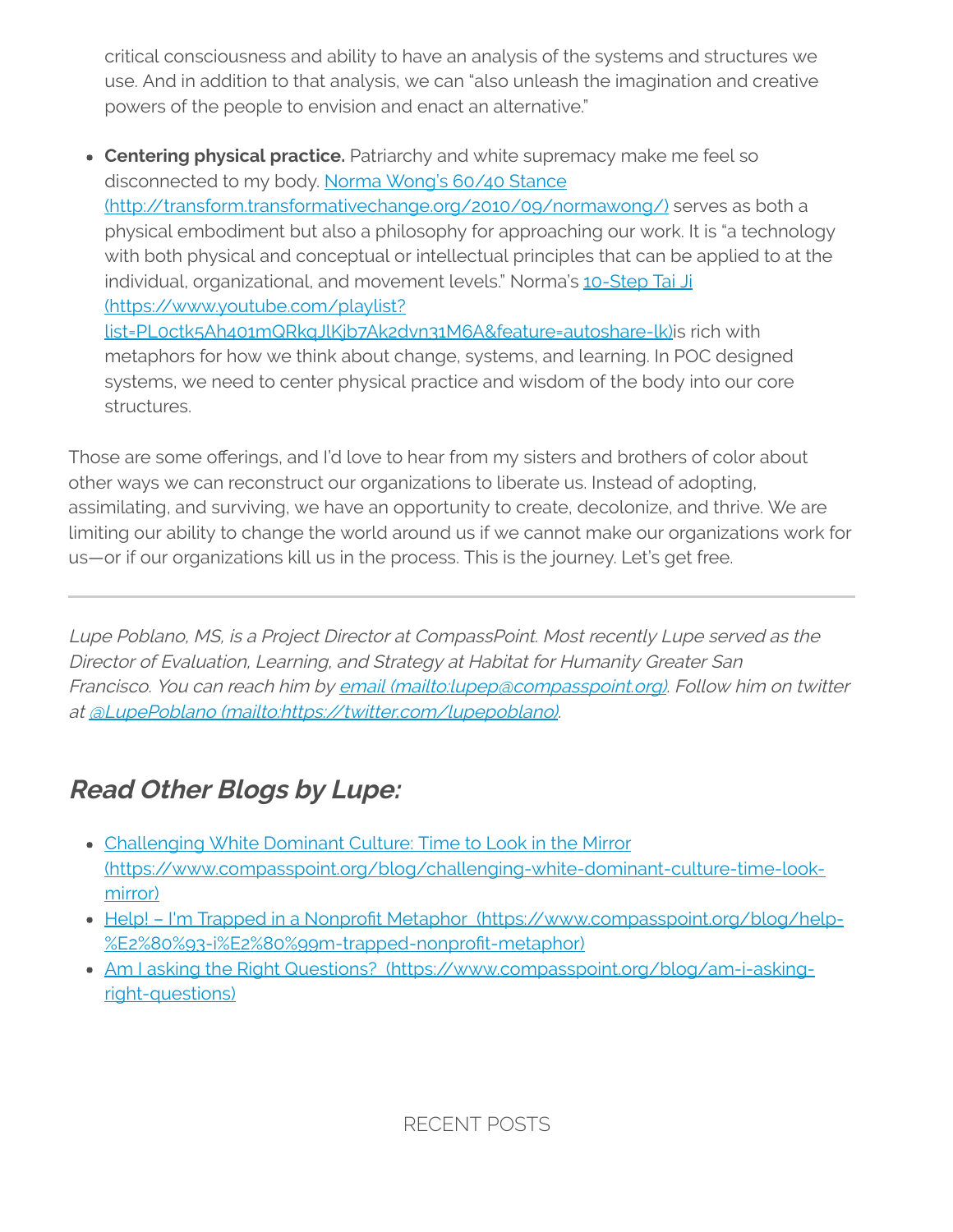

A Letter to My POC Sisters and Brothers (/blog/letter[my-poc-sisters-and-brothers\)](https://www.compasspoint.org/blog/letter-my-poc-sisters-and-brothers)

How do some structures at nonprofit organizations make it harder for people of color to thrive and survive? In this open letter to other POC leaders, Project Director Lupe Poblano explores how patriarchal, white dominant structures that prioritize hierarchy and productivity fail to support community, connection, and the ability to bring our authentic selves to work.



Exploring Influence Without Authority (/blog/exploring-influencewithout-authority)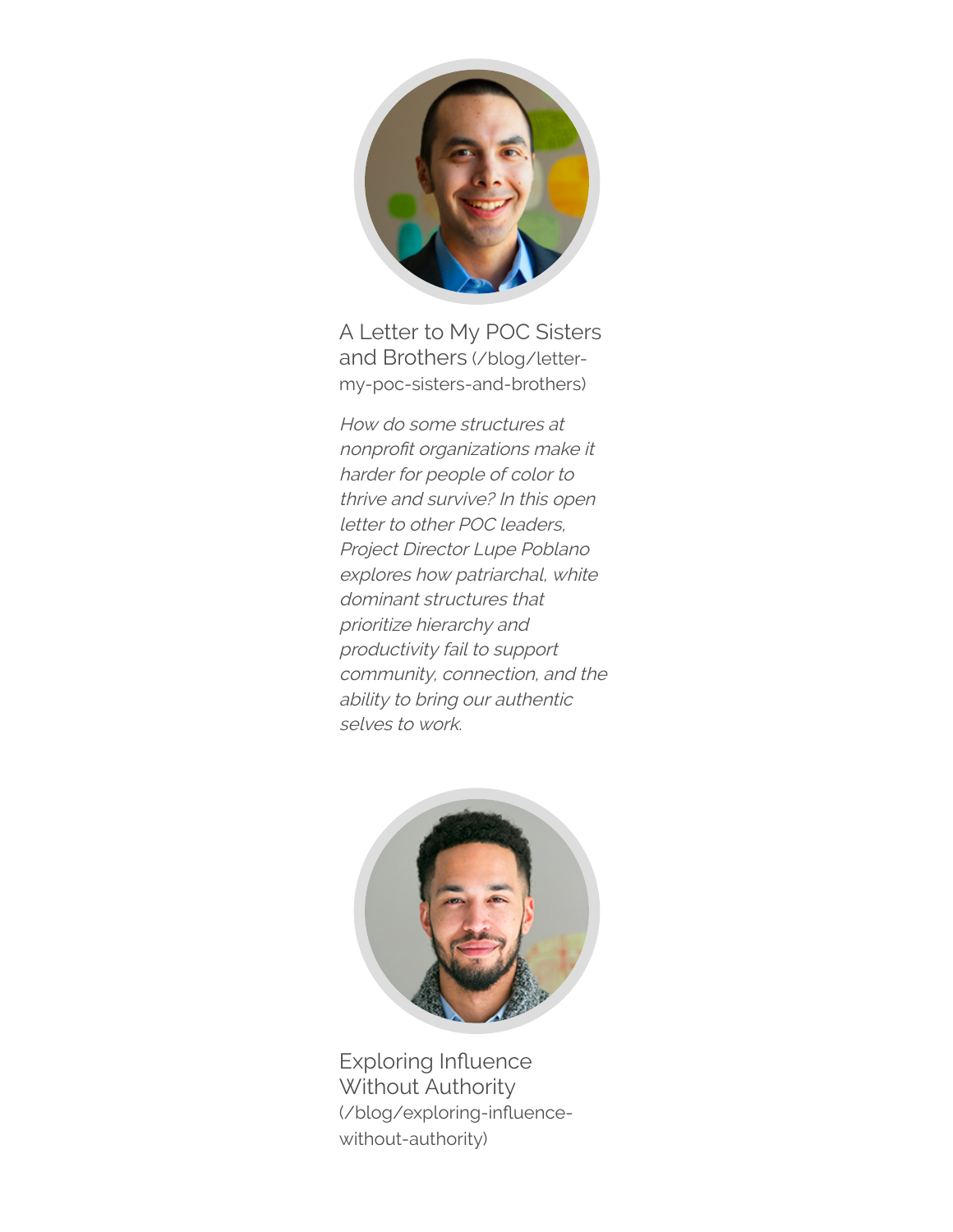In our blog this week, Project Coordinator Kad Smith explores the ways in which individuals can contribute to change by exercising influence, even without positional authority and the power and privilege that often go along with it. Do you agree with Kad?



What Is a Theory of Change and How Can You Use It? (/blog/what-theory[change-and-how-can-you-use](https://www.compasspoint.org/blog/what-theory-change-and-how-can-you-use-it)it)

Have you ever wondered what <sup>a</sup> theory of change really is, but been afraid to ask? Well, wonder no more. In this blog, CompassPoint's Shannon Ellis provides <sup>a</sup> thorough rundown of what you need to know about this strategy tool and how it can be used in your organization.

### SUBMIT A COMMENT

Your name \*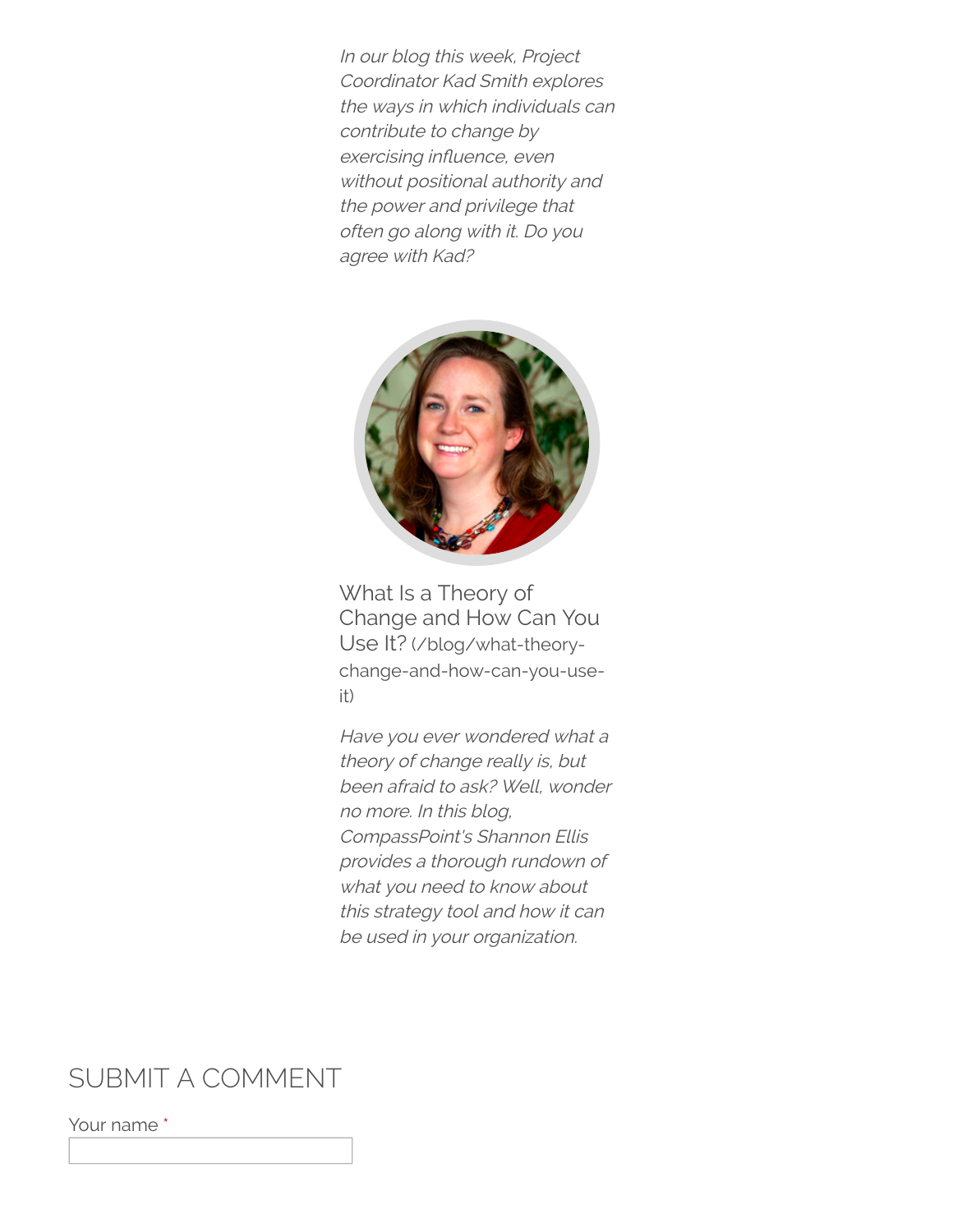```
E-mail *
```
The content of this field is kept private and will not be shown publicly.

#### Comment \*

More information about text formats (/filter/tips)

- No HTML tags allowed.
- Web page addresses and e-mail addresses turn into links automatically.
- Lines and paragraphs break automatically.

CAPTCHA

This question is for testing whether or not you are a human visitor and to prevent automated spam submissions.

I'm not a robot

reCAPTCHA [Privacy](https://www.google.com/intl/en/policies/privacy/) - [Terms](https://www.google.com/intl/en/policies/terms/)

submit

## (5) COMMENTS

Kebo Drew replied on Fri, 09/23/2016 - 13:44

Thanks for this Lupe!

It helped to crystalize the thinking of my organization and how we might help people to understand the importance and power of art for people of color. To wit, our current understanding/dismissal of art as solely "entertainment," and not a part of social justice organizing is an outgrowth of white supremacy and capitalist notions of patronage for art. When in truth, art and culture are the key to the cultural resistance and cultural resilience, cultural reclamation (& decolonization) and cultural renewal.

Your article reminded me that we have to continually talk about this history so that people of color don't lose one of the key connections to our spiritual traditions like ritual & ceremony, methods of imagination and inquiry, and physical practices from singing & chanting to dance and other movement.